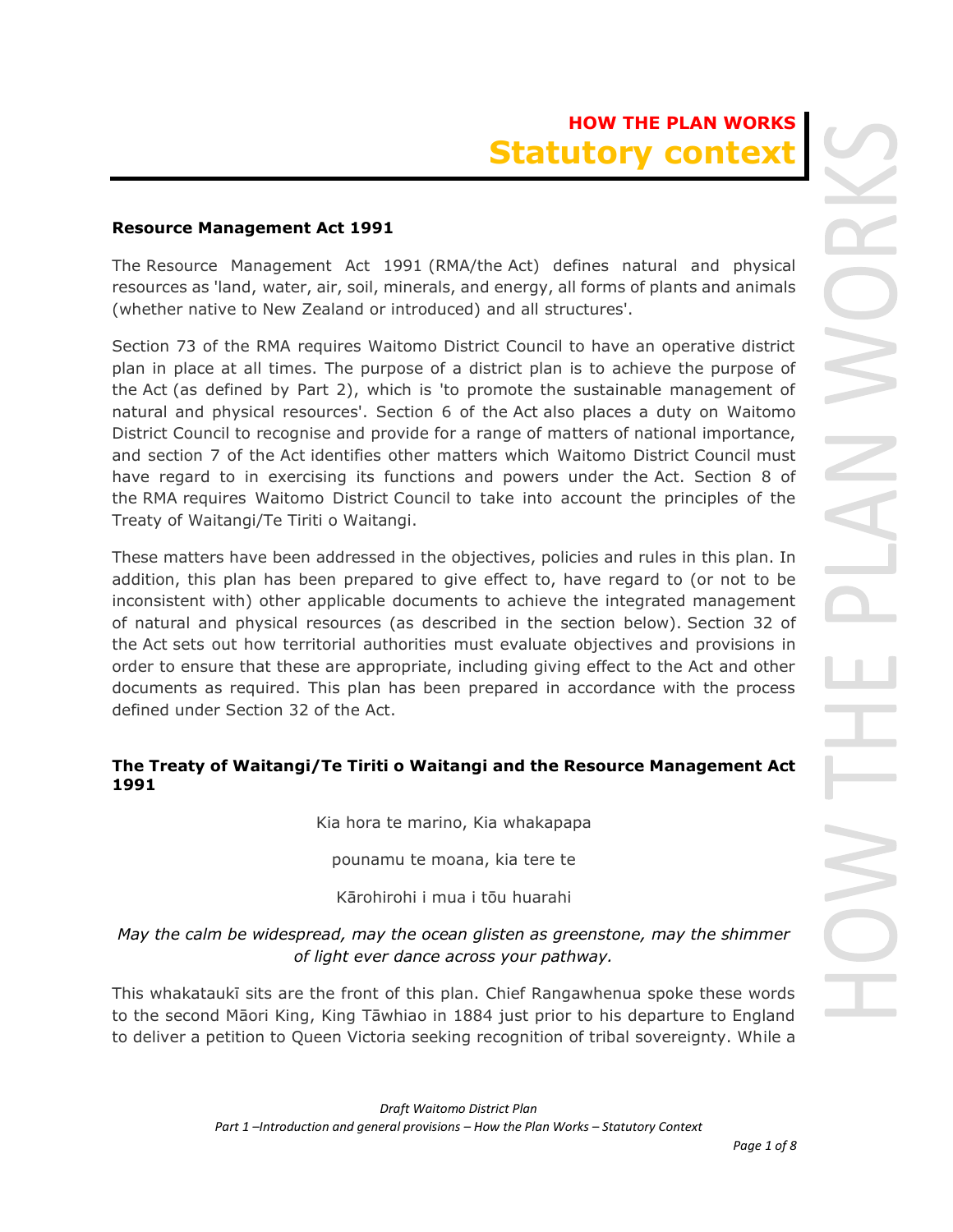number of Māori met with Queen Victoria over this period, King Tāwhiao and his group were not granted an audience. This extract contains the last part of his petition:

*'We your Māori people continue to hold fast to the Treaty of Waitangi and its principles together with its [mana.](https://us-east-2.protection.sophos.com/?d=teara.govt.nz&u=aHR0cHM6Ly90ZWFyYS5nb3Z0Lm56L2VuL2dsb3NzYXJ5I21hbmE=&e=Y2F0aHkubydjYWxsYWdoYW5Ad2FpdG9tby5nb3Z0Lm56&h=8e7b21f1bc5f490eb613a8334c0963b8&t=dXZ1T1Urc1Q5T0oxMUFHOEFVQ2VwdEpXS2RDUFBnUkV0a3dSZWx1c1dwMD0=) It is these principles which guide those things about which we petition, and for which we crossed the Pacific Ocean. We also request an audience with the queen so that we can renew the words of that treaty and so that neither the New Zealand government nor any action of it is able to undermine the Treaty. Greetings to the Queen'.*

Section 8 of the RMA requires that in achieving its purpose of sustainable management, all persons exercising functions and powers under it, in relation to managing the use, development, and protection of natural and physical resources, must take into account the principles of the Treaty of Waitangi/Te Tiriti o Waitangi. This plan aims to ensure that the values of active involvement, partnership, ongoing consultation, tikanga Māori and the perspective of Te Ao Māori are appropriately considered and reflected in its provisions. The mana whenua chapter of this plan outlines Waitomo District Council's legal obligations to mana whenua under the RMA. This chapter also describes treaty settlement interests and statutory acknowledgements, and details formal relationship agreements between Council and mana whenua. This plan recognises that Waitomo District Council is required to:

- Recognise and provide for the relationship of Māori and their culture and traditions with their ancestral lands, water, sites, wāhi tapu, and other taonga (s6(e)), protect historic heritage from inappropriate subdivision, use, and development (s6(f)) and recognise and provide for the protection of protected customary rights (s6(g)).
- Have particular regard to kaitiakitanga (s7(a)).
- Take into account the principles of the Treaty of Waitangi/Te Tiriti o Waitangi (s8).

## **Relationships with other planning documents and policies**

The Act requires integrated management of the environment and as such, this plan is prepared within a hierarchy of policy statements and plans that, together with the RMA, form the statutory context for plan-making. The intention of the Act is that these plans and documents should work together to achieve integrated management of natural and physical resources. The relationship between this plan and these planning and policy documents under the RMA is shown in the figure below: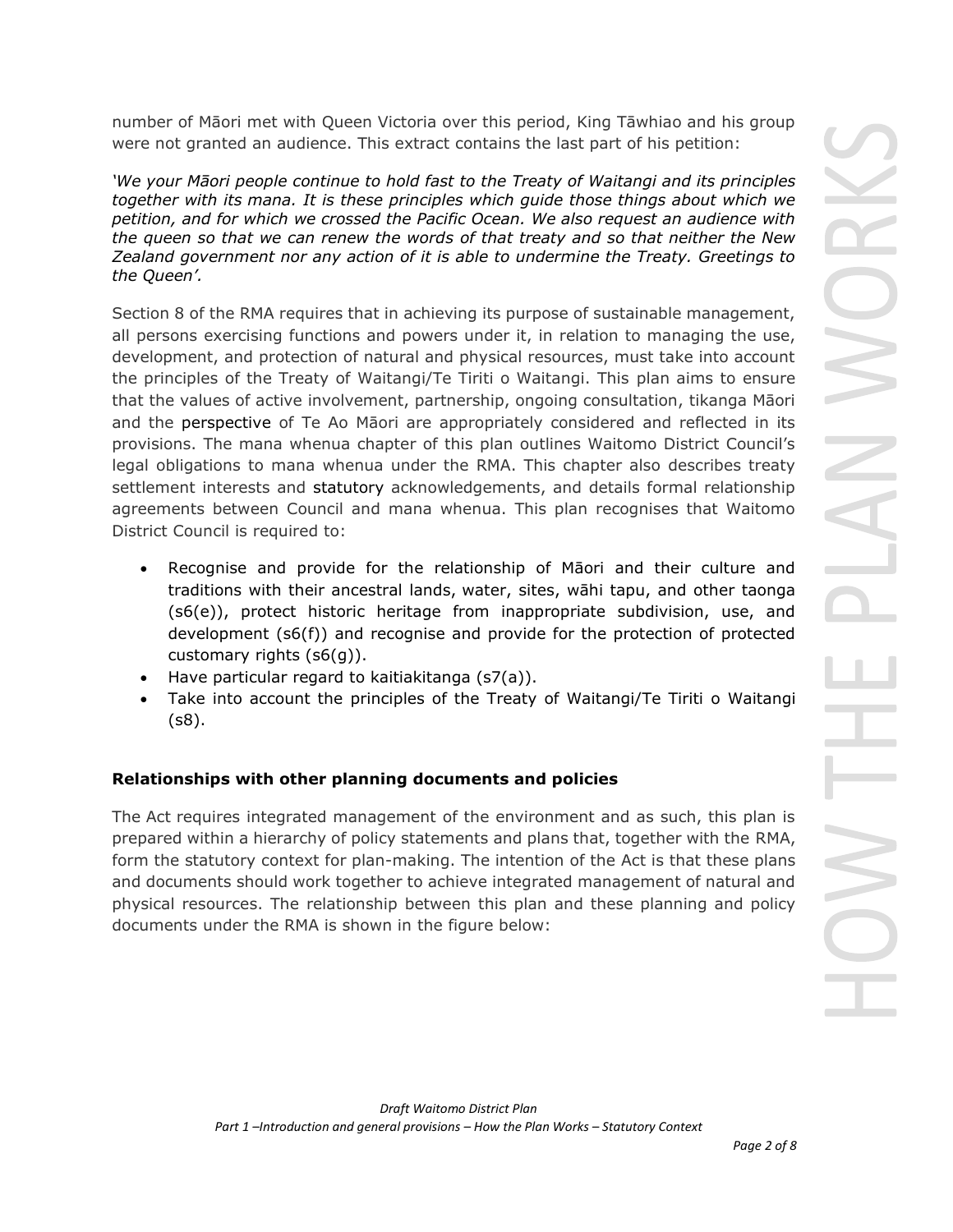



Central government provides policy direction on resource management issues that are of national importance through national policy statements. In accordance with section 75 of the RMA, this plan must give effect to these national policy statements. Central government can also produce national environmental standards. Section 43B of the RMA sets out the relationship between national environmental standards and district plan rules. This relationship is further outlined in respect of the resource consent process in the [general approach](javascript:void(0)) chapter.

Regional Councils are required to prepare a Regional Policy Statement and a Regional Coastal Plan and may also prepare Regional Plans under the RMA. This plan must give effect to Regional Policy Statements and must not be inconsistent with Regional Plans. Waitomo District is split between two Regional Councils as show in the figure below. Most of the district is located in the Waikato Region, but a small area in the south eastern part is in the Manawatū-Whanganui Region.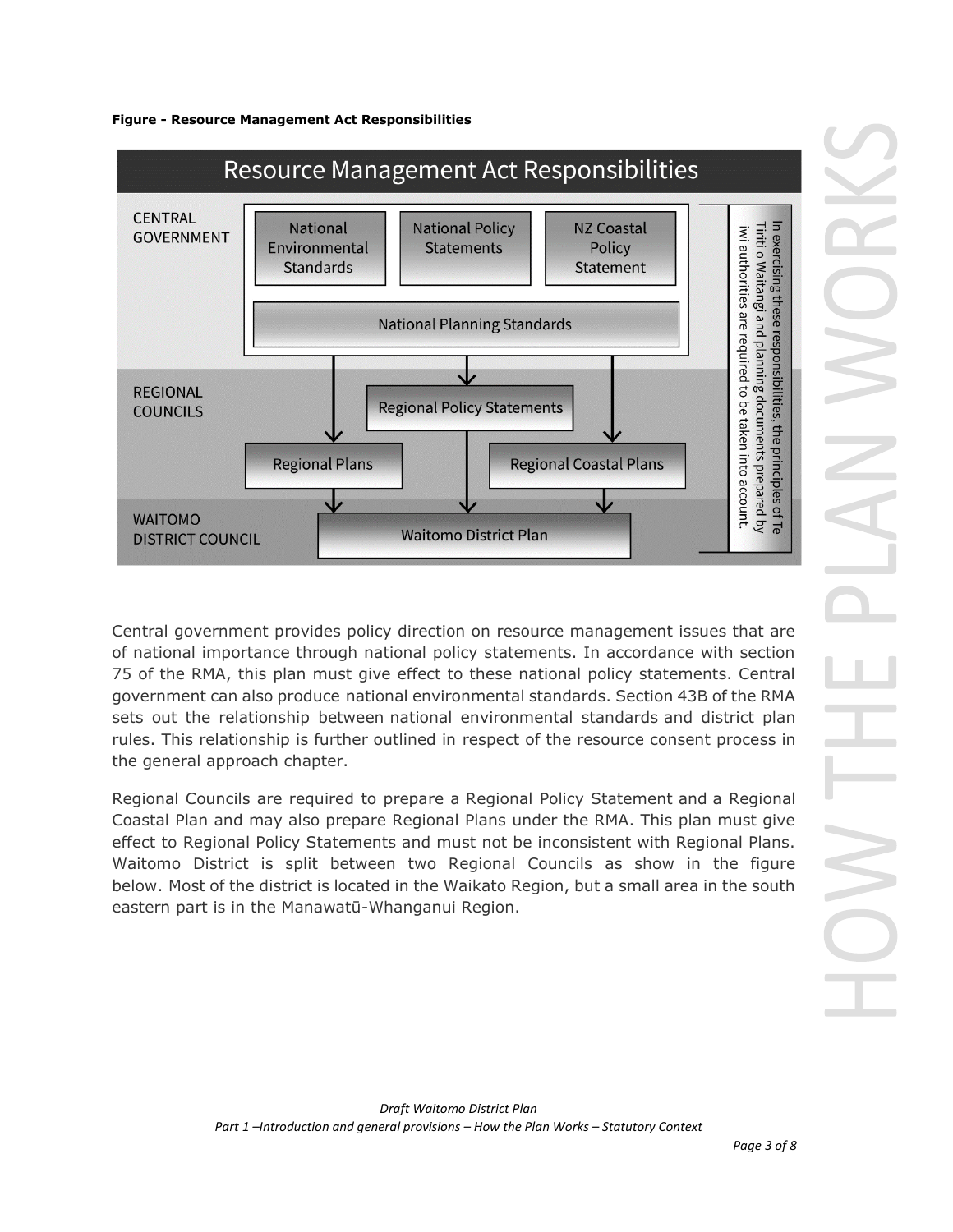#### **Figure - Waitomo District's territorial boundaries**



This plan applies to land above the line of mean high water springs (MHWS) and the surface of waterbodies within the district's territorial boundaries as shown in the figure below.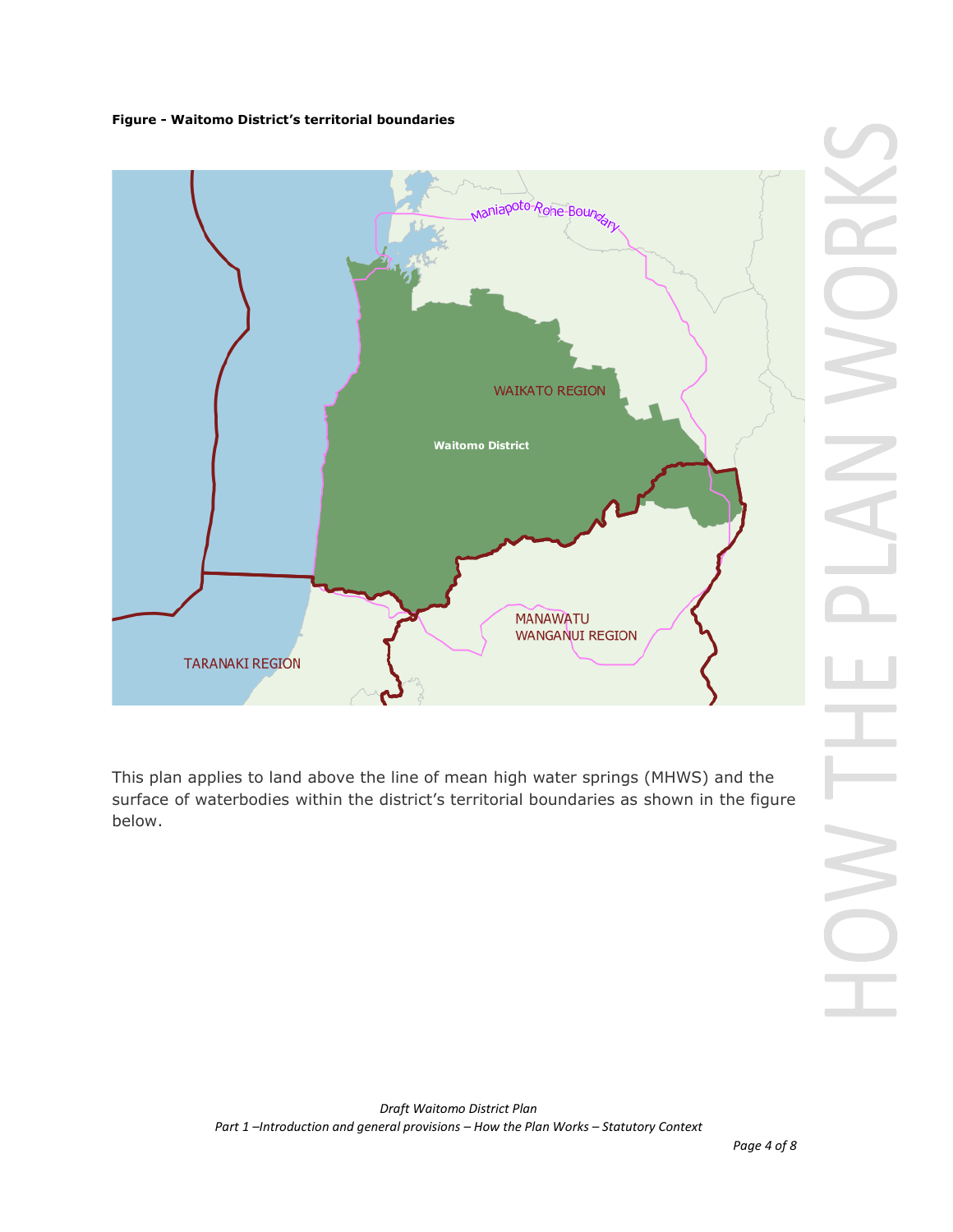#### **Figure - Resource Management Act Responsibilities and where they have effect**



## **Relevant planning documents**

#### National level

| <b>Document</b>                                                                                                                     | <b>Document purpose</b>                                                                                                                   | Relationship with this plan as<br>directed by the RMA                                                           |
|-------------------------------------------------------------------------------------------------------------------------------------|-------------------------------------------------------------------------------------------------------------------------------------------|-----------------------------------------------------------------------------------------------------------------|
| National Policy Statements (as set<br>out in the National Policy<br>Statements and New Zealand<br>Coastal Policy Statement chapter) | The instruments issued under<br>section 52(2) of the Act and<br>state objectives and policies for<br>matters of national<br>significance. | District Plans must give effect to<br><b>National Policy Statements</b><br>(section $75(3)(a)-(b)$ of the Act). |
| National Environmental<br>Standards (as set out in the                                                                              | Regulations issued under<br>section 43 of the Act. These set<br>technical standards in relation                                           | District Plans must not duplicate or<br>conflict with National                                                  |

*Draft Waitomo District Plan Part 1 –Introduction and general provisions – How the Plan Works – Statutory Context*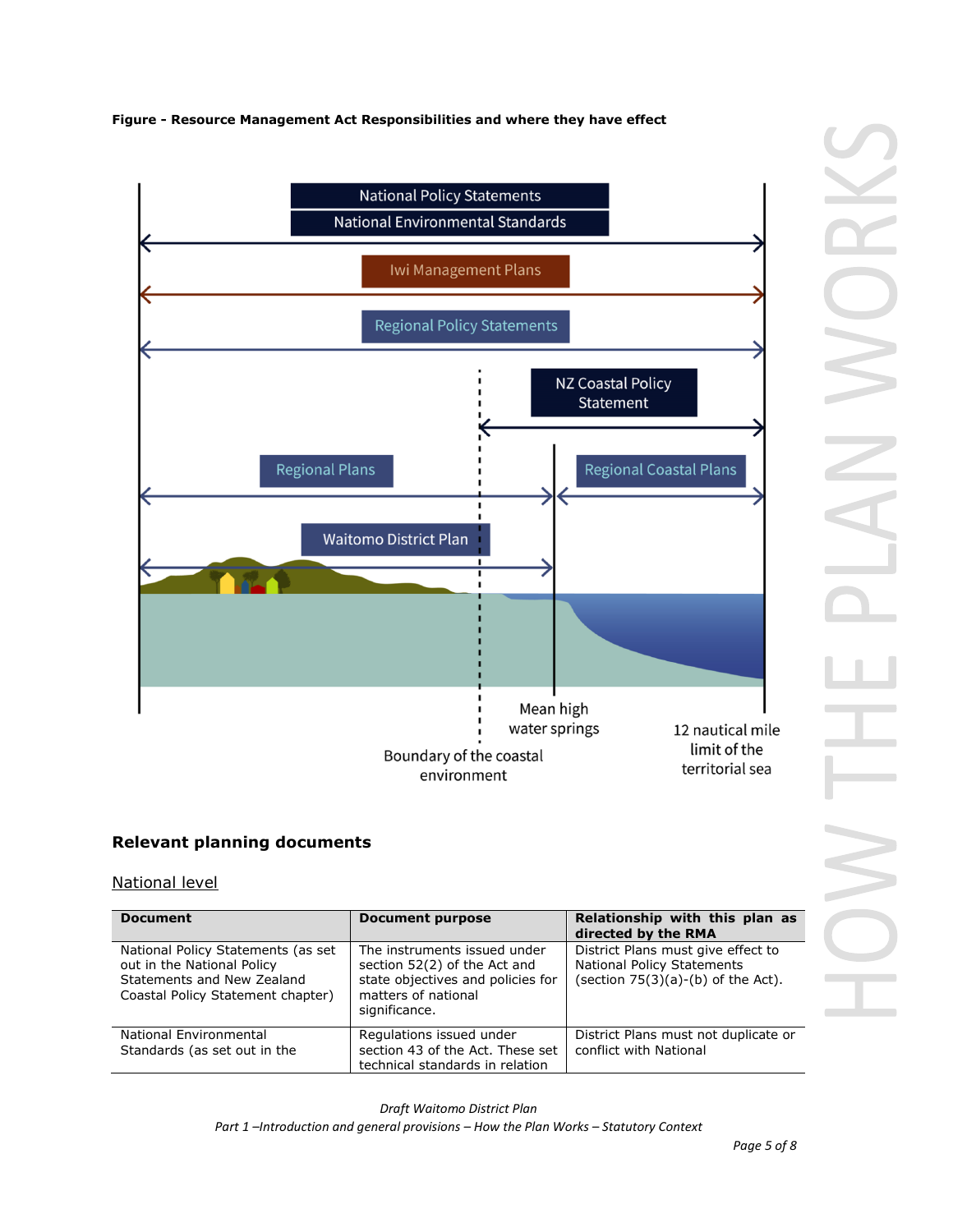| National Environmental<br>Standards chapter)                                               | to the use development, and<br>protection of natural and<br>physical resources.                                                                                                                                                                                                                                                              | Environmental Standards (section<br>44A of the Act).                                                                                                                                                                                                                                                                          |
|--------------------------------------------------------------------------------------------|----------------------------------------------------------------------------------------------------------------------------------------------------------------------------------------------------------------------------------------------------------------------------------------------------------------------------------------------|-------------------------------------------------------------------------------------------------------------------------------------------------------------------------------------------------------------------------------------------------------------------------------------------------------------------------------|
| National Planning Standards                                                                | The purpose (as set out in<br>section 58B of the Act) is to<br>assist in achieving the purpose<br>of the Act and set out<br>requirements or other<br>provisions relating to any<br>aspect of the structure, format<br>or content of plans.                                                                                                   | District Plans must give effect to<br>the National Planning Standard<br>(section $75(3)(ba)$ ) and amend<br>any document if a national<br>planning standard directs it to do<br>so (section 58I of the Act).                                                                                                                  |
| Te Ture Whaimana o Te Awa o<br>Waikato - Vision and Strategy for<br>the Waikato River 2010 | Te Ture Whaimana o Te Awa o<br>Waikato - the Vision and<br>Strategy for the Waikato River<br>is set out in schedules of<br>several Acts including the Nga<br>Wai o Maniapoto (Waipa River)<br>Act 2012. The Vision and<br>Strategy is the primary<br>direction-setting document for<br>the Waikato and Waipa Rivers<br>and their catchments. | The vision and strategy in its<br>entirety is deemed to be part of<br>the Waikato Regional Policy<br>Statement under section 11 of the<br>Waikato-Tainui Raupatu Claims<br>(Waikato River) Settlement Act<br>2010. District Plans must give<br>effect to any regional policy<br>statement (section $75(3)(c)$ of<br>the Act). |

## Regional level

| <b>Document</b>                      | <b>Document purpose</b>                                                                                                                                                                                                                                                                                                                                                                                    | Relationship with this plan as<br>directed by the RMA                                                                                                                                                                                                                                                                                                                                                                                                                                                                                                                                                                                 |
|--------------------------------------|------------------------------------------------------------------------------------------------------------------------------------------------------------------------------------------------------------------------------------------------------------------------------------------------------------------------------------------------------------------------------------------------------------|---------------------------------------------------------------------------------------------------------------------------------------------------------------------------------------------------------------------------------------------------------------------------------------------------------------------------------------------------------------------------------------------------------------------------------------------------------------------------------------------------------------------------------------------------------------------------------------------------------------------------------------|
| Waikato Regional Policy<br>Statement | Provides an overview of resource<br>management issues facing the<br>Waikato region and outlines<br>objectives, policies and methods<br>to address integrated<br>management of natural and<br>physical resources.                                                                                                                                                                                           | District Plans must give effect to<br>any regional policy statement<br>(section $75(3)(c)$ of the Act) and<br>have regard to any proposed<br>regional policy statement (section<br>$74(2)(a)$ of the Act).                                                                                                                                                                                                                                                                                                                                                                                                                            |
| Manawatū Whanganui One Plan          | Joint regional policy statement<br>and regional plan. Outlines<br>objectives, policies and methods<br>to address integrated<br>management of the natural and<br>physical resources across the<br>Manawatū Whanganui region.<br>The purpose of a regional plan is<br>to assist a regional council to<br>carry out its functions in order to<br>achieve the sustainable<br>management purpose of the<br>RMA. | District Plans must give effect to<br>any regional policy statement<br>(section $75(3)(c)$ of the Act) and<br>have regard to any proposed<br>regional policy statement (section<br>$74(2)(a)$ of the Act).<br>District Plans must not be<br>inconsistent with a regional plan<br>for any matter specified in section<br>$30(1)$ of the Act (section $75(4)(b)$<br>of the Act) and shall have regard<br>to any proposed regional plan in<br>regard to any matter of regional<br>significance or for which the<br>regional council has primary<br>responsibility for under Part 4 of<br>the Act (section $74(2)(b)(ii)$ of<br>the Act). |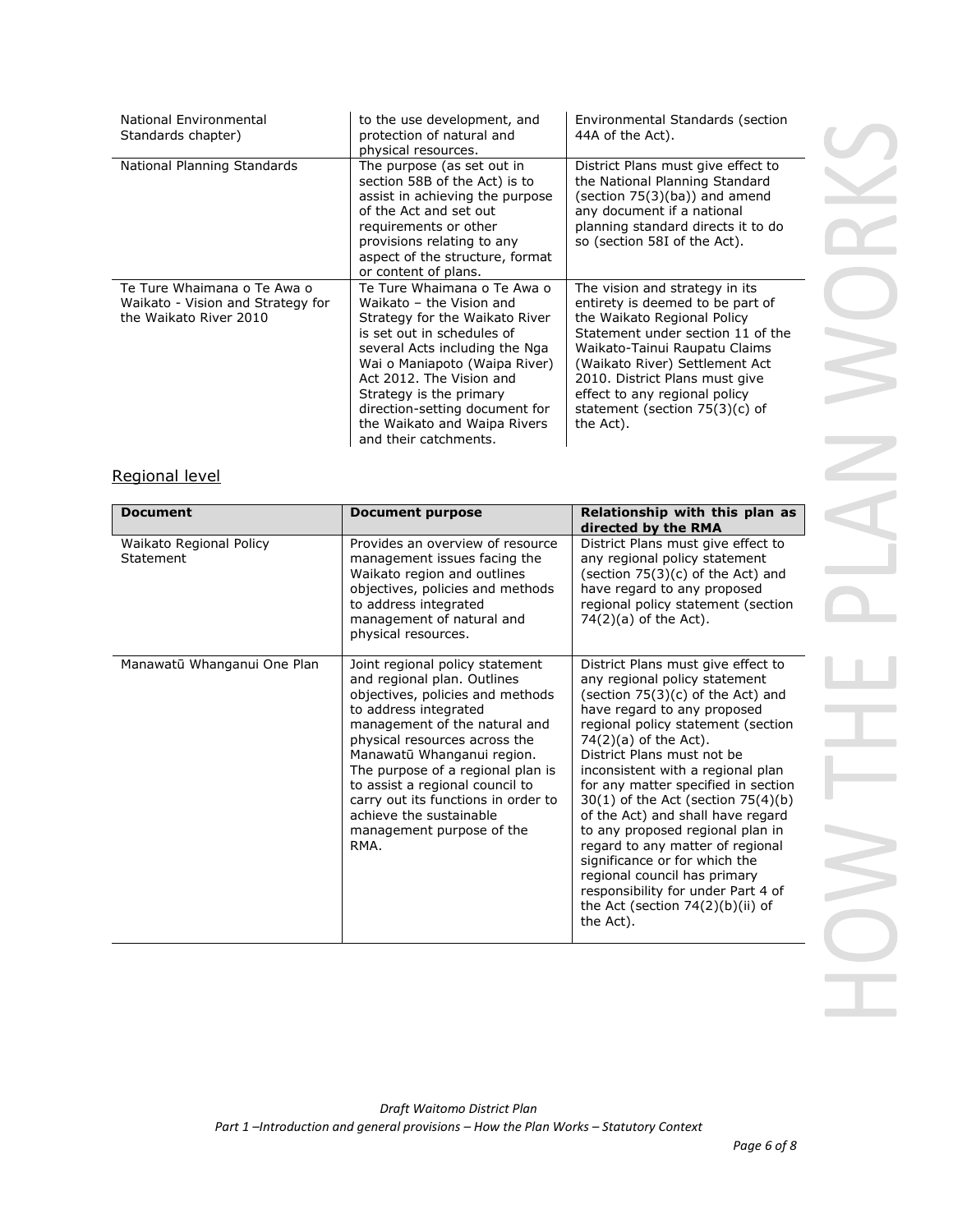| Waikato Regional Plan<br>Waikato Regional Coastal Plan                                                                                                                     | The purpose of a regional plan is<br>to assist a regional council to<br>carry out its functions in order to<br>achieve the sustainable<br>management purpose of the<br>RMA.                                                                                                                                                                                                            | District Plans must not be<br>inconsistent with a regional plan<br>for any matter specified in section<br>30(1) of the Act (section 75(4)(b)<br>of the Act) and shall have regard<br>to any proposed regional plan in<br>regard to any matter of regional<br>significance or for which the<br>regional council has primary<br>responsibility for under Part 4 of<br>the Act (section $74(2)(b)(ii)$ of<br>the Act). |
|----------------------------------------------------------------------------------------------------------------------------------------------------------------------------|----------------------------------------------------------------------------------------------------------------------------------------------------------------------------------------------------------------------------------------------------------------------------------------------------------------------------------------------------------------------------------------|---------------------------------------------------------------------------------------------------------------------------------------------------------------------------------------------------------------------------------------------------------------------------------------------------------------------------------------------------------------------------------------------------------------------|
| Iwi management plans including:<br>1. Ko Tā Maniapoto Mahere<br>Taiao. Environmental<br>Management Plan 2018<br>2. Waikato-Tainui<br>Environmental Management<br>Plan 2013 | These plans were developed and<br>approved by Iwi to address<br>matters of resource management<br>significance within their<br>respective rohe. The plans can<br>contain information relating to<br>specific cultural values, historical<br>accounts, descriptions of areas of<br>interest, and consultation and<br>engagement protocols for<br>resource consents and plan<br>changes. | District Plans must take into<br>account any relevant planning<br>document recognised by an iwi<br>authority and lodged with the<br>territorial authority, to the extent<br>that its content has a bearing on<br>the resource management issues<br>of the district (section 74(2A) of<br>the Act).                                                                                                                  |

# District level

| <b>Document</b>                                                                                                                                                                                                                                                                                                              | <b>Document purpose</b>                                                                                                                                                                                                                                                                                                                                                                                                                                        | Relationship with this plan<br>as directed by the RMA                                                                                                                                                                                                                                                                                                                 |
|------------------------------------------------------------------------------------------------------------------------------------------------------------------------------------------------------------------------------------------------------------------------------------------------------------------------------|----------------------------------------------------------------------------------------------------------------------------------------------------------------------------------------------------------------------------------------------------------------------------------------------------------------------------------------------------------------------------------------------------------------------------------------------------------------|-----------------------------------------------------------------------------------------------------------------------------------------------------------------------------------------------------------------------------------------------------------------------------------------------------------------------------------------------------------------------|
| Waitomo District Long-Term<br>Plan (LTP) and Annual Plan                                                                                                                                                                                                                                                                     | These documents are prepared<br>under the Local Government Act<br>2002 to establish community<br>outcomes in terms of social,<br>cultural, economic and<br>environmental matters and to<br>outline the Council's responses to<br>those in terms of budget priorities<br>and programmes.                                                                                                                                                                        | District Plans must have<br>regard to these documents to<br>the extent that their content<br>has a bearing on resource<br>management issues of the<br>district (section 74(2)(b)(i) of<br>the Act).                                                                                                                                                                   |
| Maniaiti/Benneydale Town Concept<br>Plan<br>Mokau Town Concept Plan<br>Piopio Town Concept Plan<br>Te Kūiti Town Concept Plan<br>Waitomo Caves Village Town<br>Concept Plan                                                                                                                                                  | These local place making and place<br>shaping plans identify key moves<br>and actions to help guide<br>Council decision-making to deliver<br>more integrated and sustainable<br>social, economic and environmental<br>outcomes for these communities.                                                                                                                                                                                                          | District Plans must have<br>regard to these documents to<br>the extent that their content<br>has a bearing on resource<br>management issues of the<br>district (section 74(2)(b)(i) of<br>the Act).                                                                                                                                                                   |
| Statutory acknowledgements<br>relating to treaty settlements,<br>including:<br>Waikato-Tainui - Waikato<br>1.<br>Raupatu Claims Settlement Act<br>1995<br>2. Waikato-Tainui - Waikato-<br>Tainui Raupatu Claims<br>(Waikato River) Settlement Act<br>2010<br>3. Maniapoto - Nga Wai o<br>Maniapoto (Waipa River) Act<br>2012 | A treaty settlement is an<br>agreement between the Crown and<br>a Māori claimant group to settle<br>that claimant group's historical<br>claims against the Crown. The deed<br>of settlement includes statutory<br>acknowledgements, which are a<br>formal acknowledgement by the<br>Crown recognising the particular<br>cultural, spiritual, historical and<br>traditional association of iwi or<br>hapū with a site or area of<br>significance or a resource. | Procedural requirements of<br>treaty settlements impact<br>upon resource management<br>processes concerning<br>identified statutory<br>acknowledgement areas.<br><b>Waitomo District Council</b><br>must:<br>have regard to the<br>(i)<br>statutory<br>acknowledgements in its<br>decision-making<br>(s74(2)(b)(i)).<br>(ii) forward summaries of<br>resource consent |

*Draft Waitomo District Plan*